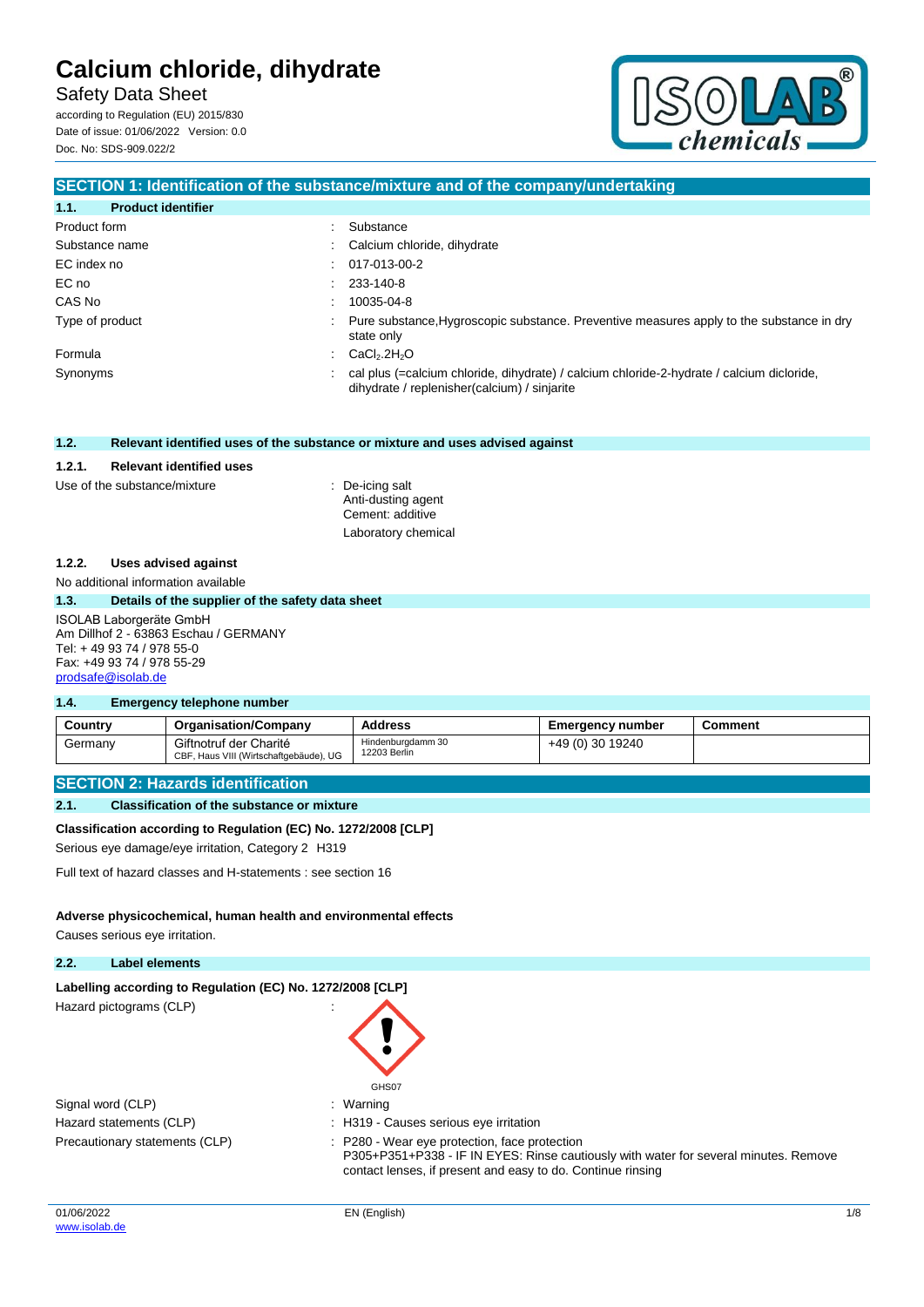## Safety Data Sheet

according to Regulation (EU) 2015/830 Date of issue: 01/06/2022 Version: 0.0 Doc. No: SDS-909.022/2



### **2.3. Other hazards**

No additional information available

| <b>SECTION 3: Composition/information on ingredients</b> |                                                                        |            |                                                                                        |  |
|----------------------------------------------------------|------------------------------------------------------------------------|------------|----------------------------------------------------------------------------------------|--|
| 3.1.<br><b>Substances</b>                                |                                                                        |            |                                                                                        |  |
| <b>Name</b>                                              | <b>Product identifier</b>                                              | %          | <b>Classification</b><br>according to<br><b>Regulation (EC) No.</b><br>1272/2008 [CLP] |  |
| Calcium chloride, dihydrate                              | (CAS No) 10035-04-8<br>(EC no) 233-140-8<br>(EC index no) 017-013-00-2 | $99 - 100$ | Not classified                                                                         |  |

Full text of H-statements: see section 16

### **3.2. Mixtures** Not applicable

| <b>SECTION 4: First aid measures</b>                                |                                                                                                                                                                                                                                                                                                                                                                                                                                                                                                                                                                              |
|---------------------------------------------------------------------|------------------------------------------------------------------------------------------------------------------------------------------------------------------------------------------------------------------------------------------------------------------------------------------------------------------------------------------------------------------------------------------------------------------------------------------------------------------------------------------------------------------------------------------------------------------------------|
| 4.1.<br><b>Description of first aid measures</b>                    |                                                                                                                                                                                                                                                                                                                                                                                                                                                                                                                                                                              |
| First-aid measures general                                          | : Check the vital functions. Unconscious: maintain adequate airway and respiration. Respiratory<br>arrest: artificial respiration or oxygen. Cardiac arrest: perform resuscitation. Victim conscious<br>with laboured breathing: half-seated. Victim in shock: on his back with legs slightly raised.<br>Vomiting: prevent asphyxia/aspiration pneumonia. Prevent cooling by covering the victim (no<br>warming up). Keep watching the victim. Give psychological aid. Keep the victim calm, avoid<br>physical strain. Depending on the victim's condition: doctor/hospital. |
| First-aid measures after inhalation                                 | Remove the victim into fresh air. Respiratory problems: consult a doctor/medical service.                                                                                                                                                                                                                                                                                                                                                                                                                                                                                    |
| First-aid measures after skin contact                               | Rinse with water. Take victim to a doctor if irritation persists.                                                                                                                                                                                                                                                                                                                                                                                                                                                                                                            |
| First-aid measures after eye contact                                | Rinse immediately with plenty of water. Do not apply neutralizing agents. Take victim to an<br>ophthalmologist if irritation persists.                                                                                                                                                                                                                                                                                                                                                                                                                                       |
| First-aid measures after ingestion                                  | Rinse mouth with water. Immediately after ingestion: give lots of water to drink. Do not induce<br>vomiting. Call Poison Information Centre (www.big.be/antigif.htm). Consult a doctor/medical<br>service if you feel unwell. Ingestion of large quantities: immediately to hospital.                                                                                                                                                                                                                                                                                        |
| 4.2.<br>Most important symptoms and effects, both acute and delayed |                                                                                                                                                                                                                                                                                                                                                                                                                                                                                                                                                                              |
| Symptoms/injuries after inhalation                                  | EXPOSURE TO HIGH CONCENTRATIONS: Coughing. Slight irritation. Runny nose.                                                                                                                                                                                                                                                                                                                                                                                                                                                                                                    |
| Symptoms/injuries after skin contact                                | Dry skin.                                                                                                                                                                                                                                                                                                                                                                                                                                                                                                                                                                    |
| Symptoms/injuries after eye contact                                 | Irritation of the eye tissue. Visual disturbances.                                                                                                                                                                                                                                                                                                                                                                                                                                                                                                                           |
| Symptoms/injuries after ingestion                                   | AFTER ABSORPTION OF HIGH QUANTITIES: Nausea. Vomiting. Abdominal pain.                                                                                                                                                                                                                                                                                                                                                                                                                                                                                                       |
| Chronic symptoms                                                    | : No effects known.                                                                                                                                                                                                                                                                                                                                                                                                                                                                                                                                                          |
| 4.3.                                                                | Indication of any immediate medical attention and special treatment needed                                                                                                                                                                                                                                                                                                                                                                                                                                                                                                   |
| Treat symptomatically.                                              |                                                                                                                                                                                                                                                                                                                                                                                                                                                                                                                                                                              |
| <b>SECTION 5: Firefighting measures</b>                             |                                                                                                                                                                                                                                                                                                                                                                                                                                                                                                                                                                              |
| <b>Extinguishing media</b><br>5.1.                                  |                                                                                                                                                                                                                                                                                                                                                                                                                                                                                                                                                                              |
| Suitable extinguishing media                                        | : Adapt extinguishing media to the environment.                                                                                                                                                                                                                                                                                                                                                                                                                                                                                                                              |
| Unsuitable extinguishing media                                      | : EXTINGUISHING MEDIA FOR SURROUNDING FIRES: Water.                                                                                                                                                                                                                                                                                                                                                                                                                                                                                                                          |
| 5.2.<br>Special hazards arising from the substance or mixture       |                                                                                                                                                                                                                                                                                                                                                                                                                                                                                                                                                                              |
| Fire hazard                                                         | : DIRECT FIRE HAZARD. Non combustible. INDIRECT FIRE HAZARD. Reactions involving a<br>fire hazard: see "Reactivity Hazard".                                                                                                                                                                                                                                                                                                                                                                                                                                                  |
| Explosion hazard                                                    | INDIRECT EXPLOSION HAZARD. Reactions with explosion hazards: see "Reactivity Hazard".                                                                                                                                                                                                                                                                                                                                                                                                                                                                                        |
| Hazardous decomposition products in case of<br>fire                 | : Toxic fumes may be released.                                                                                                                                                                                                                                                                                                                                                                                                                                                                                                                                               |
| 5.3.<br><b>Advice for firefighters</b>                              |                                                                                                                                                                                                                                                                                                                                                                                                                                                                                                                                                                              |
| Precautionary measures fire                                         | : Exposure to fire/heat: keep upwind. Exposure to fire/heat: consider evacuation. Exposure to                                                                                                                                                                                                                                                                                                                                                                                                                                                                                |

fire/heat: have neighbourhood close doors and windows.

spray.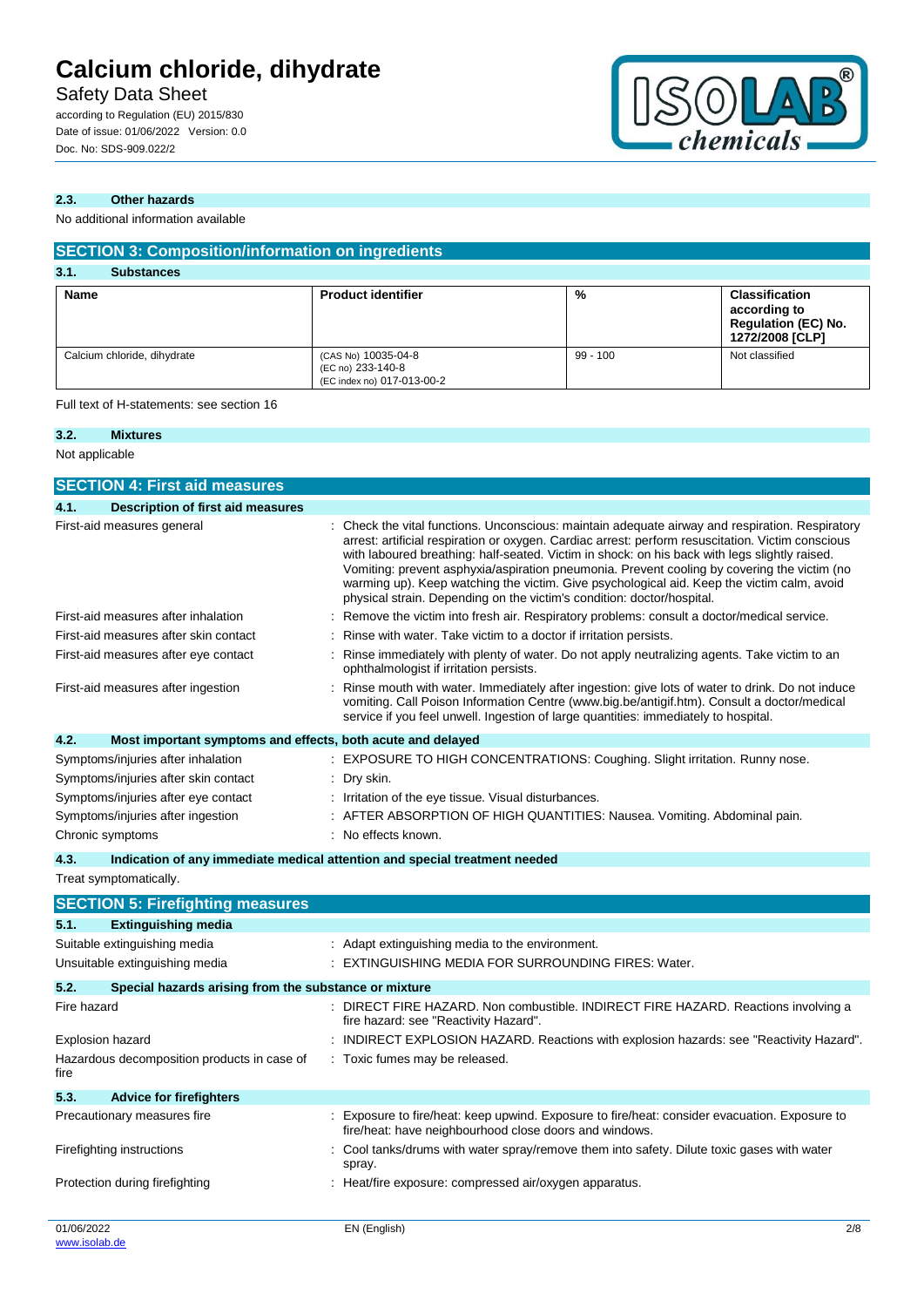Safety Data Sheet

according to Regulation (EU) 2015/830 Date of issue: 01/06/2022 Version: 0.0 Doc. No: SDS-909.022/2



|                   | <b>SECTION 6: Accidental release measures</b>                       |                                                                                                                                                                                                                                                                                                                                                                                              |  |  |
|-------------------|---------------------------------------------------------------------|----------------------------------------------------------------------------------------------------------------------------------------------------------------------------------------------------------------------------------------------------------------------------------------------------------------------------------------------------------------------------------------------|--|--|
| 6.1.              | Personal precautions, protective equipment and emergency procedures |                                                                                                                                                                                                                                                                                                                                                                                              |  |  |
| 6.1.1.            | For non-emergency personnel                                         |                                                                                                                                                                                                                                                                                                                                                                                              |  |  |
|                   | Protective equipment                                                | : Gloves. Safety glasses. Protective clothing. Dust cloud production: compressed air/oxygen<br>apparatus. See "Material-Handling" to select protective clothing.                                                                                                                                                                                                                             |  |  |
|                   | Emergency procedures                                                | Mark the danger area. Prevent dust cloud formation. No naked flames. Wash contaminated<br>clothes. On contact with moisture/water: keep upwind. On contact with moisture/water: consider<br>evacuation.                                                                                                                                                                                      |  |  |
|                   | Measures in case of dust release                                    | In case of dust production: keep upwind. Dust production: have neighbourhood close doors and<br>windows.                                                                                                                                                                                                                                                                                     |  |  |
| 6.1.2.            | For emergency responders                                            |                                                                                                                                                                                                                                                                                                                                                                                              |  |  |
|                   | Protective equipment                                                | Do not attempt to take action without suitable protective equipment. For further information<br>refer to section 8: "Exposure controls/personal protection".                                                                                                                                                                                                                                 |  |  |
| 6.2.              | <b>Environmental precautions</b>                                    |                                                                                                                                                                                                                                                                                                                                                                                              |  |  |
|                   | Avoid release to the environment.                                   |                                                                                                                                                                                                                                                                                                                                                                                              |  |  |
| 6.3.              | Methods and material for containment and cleaning up                |                                                                                                                                                                                                                                                                                                                                                                                              |  |  |
| For containment   |                                                                     | Contain released substance, pump into suitable containers. Consult "Material-handling" to<br>select material of containers. Plug the leak, cut off the supply. Knock down/dilute dust cloud<br>with water spray. Hazardous reaction: measure explosive gas-air mixture. Reaction: dilute<br>combustible gas/vapour with water curtain.                                                       |  |  |
|                   | Methods for cleaning up                                             | Stop dust cloud by covering with sand/earth. Scoop solid spill into closing containers. See<br>"Material-handling" for suitable container materials. Clean contaminated surfaces with an<br>excess of water. Wash clothing and equipment after handling.                                                                                                                                     |  |  |
| Other information |                                                                     | : Dispose of materials or solid residues at an authorized site.                                                                                                                                                                                                                                                                                                                              |  |  |
| 6.4.              | Reference to other sections                                         |                                                                                                                                                                                                                                                                                                                                                                                              |  |  |
|                   | For further information refer to section 13.                        |                                                                                                                                                                                                                                                                                                                                                                                              |  |  |
|                   | <b>SECTION 7: Handling and storage</b>                              |                                                                                                                                                                                                                                                                                                                                                                                              |  |  |
| 7.1.              | <b>Precautions for safe handling</b>                                |                                                                                                                                                                                                                                                                                                                                                                                              |  |  |
|                   | Precautions for safe handling                                       | Comply with the legal requirements. Remove contaminated clothing immediately. Clean<br>contaminated clothing. Thoroughly clean/dry the installation before use. Avoid raising dust.<br>Keep away from naked flames/heat. Observe normal hygiene standards. Keep container tightly<br>closed. Carry operations in the open/under local exhaust/ventilation or with respiratory<br>protection. |  |  |
|                   | Hygiene measures                                                    | Do not eat, drink or smoke when using this product. Always wash hands after handling the<br>product.                                                                                                                                                                                                                                                                                         |  |  |
| 7.2.              | Conditions for safe storage, including any incompatibilities        |                                                                                                                                                                                                                                                                                                                                                                                              |  |  |
|                   | Storage conditions                                                  | : Store in a well-ventilated place. Keep cool.                                                                                                                                                                                                                                                                                                                                               |  |  |
|                   | Heat and ignition sources                                           | KEEP SUBSTANCE AWAY FROM: heat sources.                                                                                                                                                                                                                                                                                                                                                      |  |  |
|                   | Information on mixed storage                                        | : KEEP SUBSTANCE AWAY FROM: metals. water/moisture.                                                                                                                                                                                                                                                                                                                                          |  |  |
| Storage area      |                                                                     | Store in a dry area. Keep container in a well-ventilated place. Meet the legal requirements.                                                                                                                                                                                                                                                                                                 |  |  |
|                   | Special rules on packaging                                          | SPECIAL REQUIREMENTS: hermetical. watertight. dry. clean. correctly labelled. meet the<br>legal requirements. Secure fragile packagings in solid containers.                                                                                                                                                                                                                                 |  |  |
|                   | Packaging materials                                                 | SUITABLE MATERIAL: polyethylene. polypropylene. MATERIAL TO AVOID: stainless steel.<br>aluminium.                                                                                                                                                                                                                                                                                            |  |  |
| 7.3.              | Specific end use(s)                                                 |                                                                                                                                                                                                                                                                                                                                                                                              |  |  |
|                   | No additional information available                                 |                                                                                                                                                                                                                                                                                                                                                                                              |  |  |
|                   | <b>SECTION 8: Exposure controls/personal protection</b>             |                                                                                                                                                                                                                                                                                                                                                                                              |  |  |

**8.1. Control parameters**

No additional information available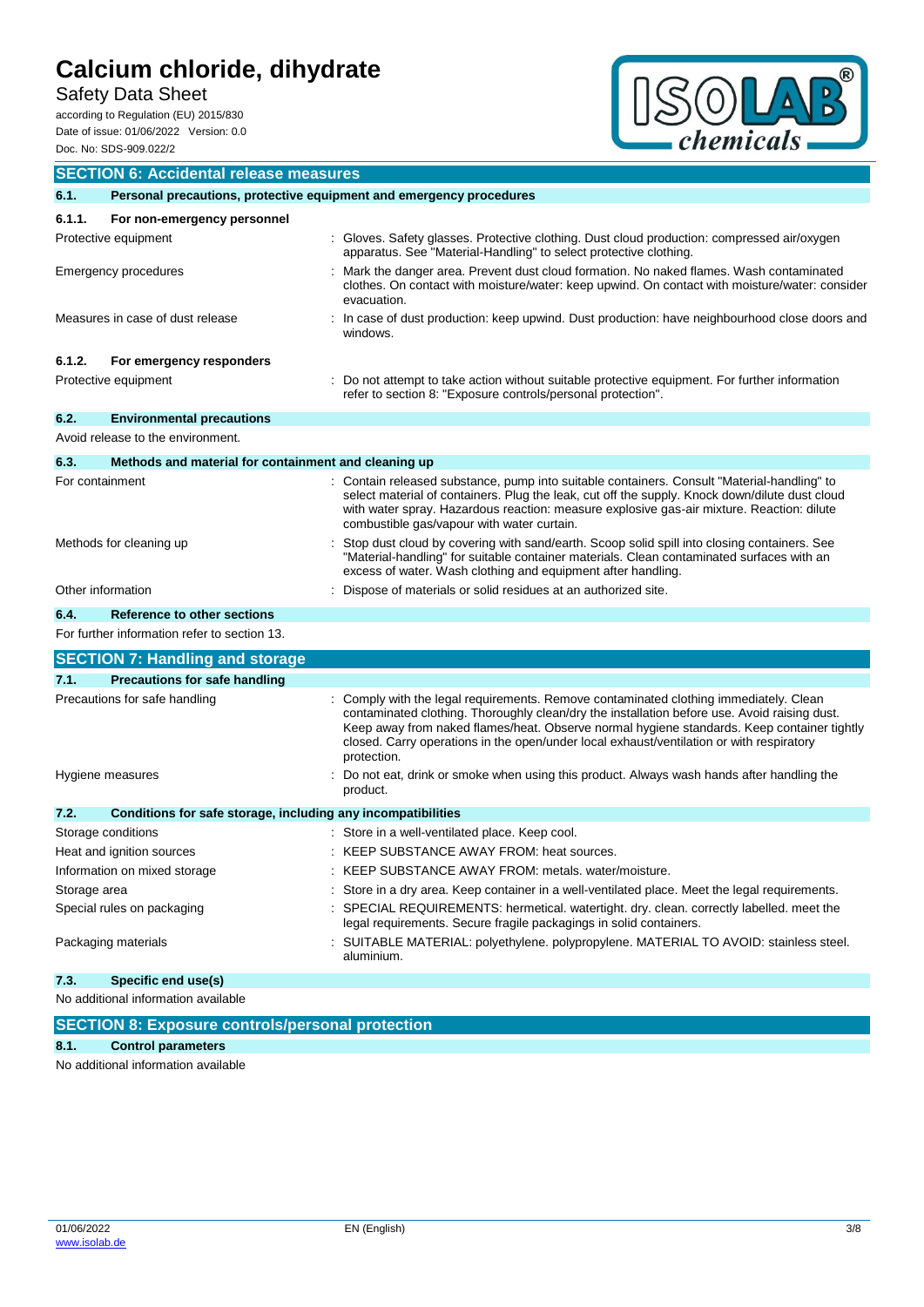## Safety Data Sheet

according to Regulation (EU) 2015/830 Date of issue: 01/06/2022 Version: 0.0 Doc. No: SDS-909.022/2

### **8.2. Exposure controls**

#### **Appropriate engineering controls:**

Ensure good ventilation of the work station.

#### **Personal protective equipment:**

#### Safety glasses.

### **Materials for protective clothing:**

GIVE EXCELLENT RESISTANCE: No data available. GIVE GOOD RESISTANCE: butyl rubber. neoprene. PVC. GIVE LESS RESISTANCE: No data available. GIVE POOR RESISTANCE: No data available

#### **Hand protection:**

Gloves

#### **Eye protection:**

Safety glasses. In case of dust production: protective goggles

#### **Skin and body protection:**

Protective clothing

#### **Respiratory protection:**

Dust production: dust mask with filter type P1



#### **Environmental exposure controls:**

Avoid release to the environment.

| <b>SECTION 9: Physical and chemical properties</b>            |                                                                                                            |     |
|---------------------------------------------------------------|------------------------------------------------------------------------------------------------------------|-----|
| Information on basic physical and chemical properties<br>9.1. |                                                                                                            |     |
| Physical state                                                | : Solid                                                                                                    |     |
| Appearance                                                    | Crystalline solid. Crystalline powder. Grains. Scales.                                                     |     |
| Molecular mass                                                | 147.01 g/mol                                                                                               |     |
| Colour                                                        | Colourless to white.                                                                                       |     |
| Odour                                                         | Odourless.                                                                                                 |     |
| Odour threshold                                               | No data available                                                                                          |     |
| pH                                                            | : 4.5 - 8.5 (50 g/l, H <sub>2</sub> O, 20 °C)                                                              |     |
| Relative evaporation rate (butylacetate=1)                    | No data available                                                                                          |     |
| Melting point                                                 | 176 °C                                                                                                     |     |
| Freezing point                                                | Not applicable                                                                                             |     |
| Boiling point                                                 | No data available                                                                                          |     |
| Flash point                                                   | Not applicable                                                                                             |     |
| Auto-ignition temperature                                     | Not applicable                                                                                             |     |
| Decomposition temperature                                     | No data available                                                                                          |     |
| Flammability (solid, gas)                                     | Non flammable                                                                                              |     |
| Vapour pressure                                               | No data available                                                                                          |     |
| Relative vapour density at 20 °C                              | No data available                                                                                          |     |
| Relative density                                              | : 1.85                                                                                                     |     |
| Density                                                       | : 1.85 g/cm <sup>3</sup> (20 $^{\circ}$ C)                                                                 |     |
| Solubility                                                    | Soluble in water. Soluble in ethanol. Soluble in acetic acid. Soluble in acetone.<br>Water: 1000 g/l (0°C) |     |
| Log Pow                                                       | No data available                                                                                          |     |
| Viscosity, kinematic                                          | No data available                                                                                          |     |
| Viscosity, dynamic                                            | No data available                                                                                          |     |
| <b>Explosive properties</b>                                   | No data available                                                                                          |     |
| 01/06/2022                                                    | EN (English)                                                                                               | 4/8 |

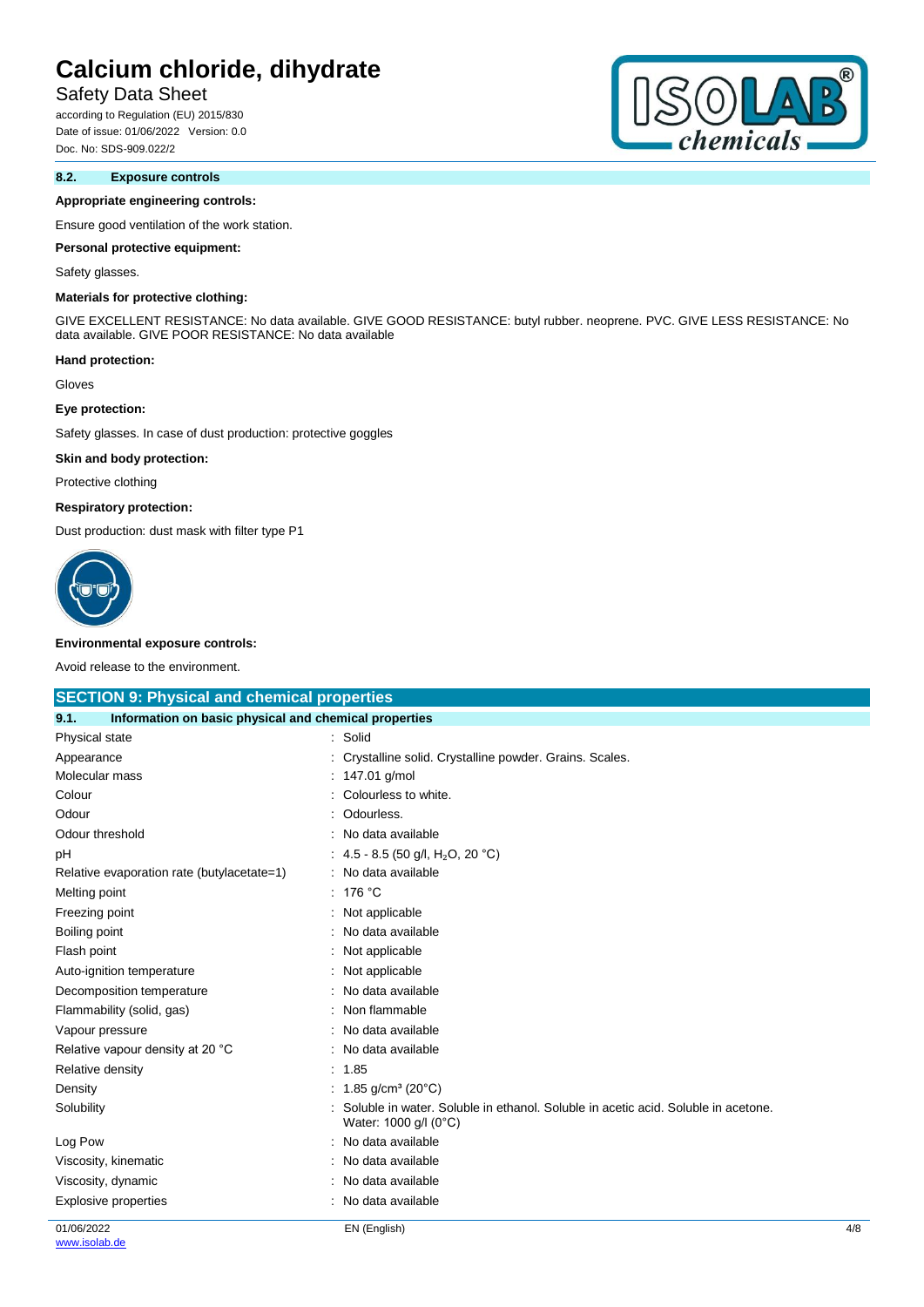## Safety Data Sheet

according to Regulation (EU) 2015/830 Date of issue: 01/06/2022 Version: 0.0 Doc. No: SDS-909.022/2



| <u>DUC. INU. ODO-909.022/2</u>   |                                |
|----------------------------------|--------------------------------|
| Oxidising properties             | $\therefore$ No data available |
| <b>Explosive limits</b>          | : Not applicable               |
| 9.2.<br><b>Other information</b> |                                |
| Minimum ignition energy          | : Not applicable               |
| VOC content                      | : Not applicable (inorganic)   |
| Other properties                 | : Hygroscopic.                 |

## **SECTION 10: Stability and reactivity**

#### **10.1. Reactivity**

Reacts exothermically with water (moisture). Reacts slowly on exposure to water (moisture) with (some) metals: release of highly flammable gases/vapours (hydrogen). On burning: release of toxic and corrosive gases/vapours (hydrogen chloride, chlorine). Reacts violently with (some) compounds.

| 10.2. | <b>Chemical stability</b>         |  |  |  |
|-------|-----------------------------------|--|--|--|
|       | Unstable on exposure to moisture. |  |  |  |

#### **10.3. Possibility of hazardous reactions**

No dangerous reactions known under normal conditions of use.

#### **10.4. Conditions to avoid**

None under recommended storage and handling conditions (see section 7).

#### **10.5. Incompatible materials**

No additional information available

#### **10.6. Hazardous decomposition products**

Under normal conditions of storage and use, hazardous decomposition products should not be produced.

| <b>SECTION 11: Toxicological information</b>  |                                |  |  |
|-----------------------------------------------|--------------------------------|--|--|
| Information on toxicological effects<br>11.1. |                                |  |  |
| Acute toxicity                                | : Not classified               |  |  |
| Calcium chloride, dihydrate (10035-04-8)      |                                |  |  |
| LD50 oral rat                                 | 1,000 mg/kg                    |  |  |
| Skin corrosion/irritation                     | Not classified<br>۰.           |  |  |
| Serious eye damage/irritation                 | Causes serious eye irritation. |  |  |
| Respiratory or skin sensitisation             | Not classified<br>÷            |  |  |
| Germ cell mutagenicity                        | Not classified<br>÷            |  |  |
| Carcinogenicity                               | Not classified<br>÷            |  |  |
| Reproductive toxicity                         | Not classified<br>÷            |  |  |
| STOT-single exposure                          | Not classified<br>÷            |  |  |
| STOT-repeated exposure                        | Not classified<br>÷            |  |  |
| Aspiration hazard                             | Not classified<br>۰            |  |  |
|                                               |                                |  |  |
| <b>SECTION 12: Ecological information</b>     |                                |  |  |

| 12.1.           | <b>Toxicity</b>                          |                                                                                                                                                                                                                                                                                                                                                            |
|-----------------|------------------------------------------|------------------------------------------------------------------------------------------------------------------------------------------------------------------------------------------------------------------------------------------------------------------------------------------------------------------------------------------------------------|
|                 | Ecology - general                        | : Not classified as dangerous for the environment according to the criteria of Directive<br>67/548/EEC. Not classified as dangerous for the environment according to the criteria of<br>Regulation (EC) No 1272/2008.                                                                                                                                      |
| Ecology - air   |                                          | : Not classified as dangerous for the ozone layer (Regulation (EC) No 1005/2009). Not included<br>in the list of fluorinated greenhouse gases (Regulation (EC) No 842/2006). TA-Luft Klasse<br>5.2.1.                                                                                                                                                      |
| Ecology - water |                                          | : For Flanders: maximum concentration in drinking water: 270 mg/l (calcium)(M.B. 28/1/2003).<br>Maximum concentration in drinking water: 250 mg/l (chloride) (Directive 98/83/EC). Not harmful<br>to fishes (LC50(96h) >1000 mg/l). Slightly harmful to invertebrates (Daphnia) (EC50 (48h): 100<br>- 1000 mg/l). Not harmful to algae (EC50 > 1000 mg/l). |
|                 | Calcium chloride, dihydrate (10035-04-8) |                                                                                                                                                                                                                                                                                                                                                            |
| LC50 fish 2     |                                          | 10650 mg/l (LC50; 96 h; Lepomis macrochirus)                                                                                                                                                                                                                                                                                                               |
|                 | EC50 Daphnia 1                           | 144 mg/l (EC50; 48 h; Daphnia magna)                                                                                                                                                                                                                                                                                                                       |

Threshold limit algae 1 3130 mg/l (EC50; 120 h; Diatomeae)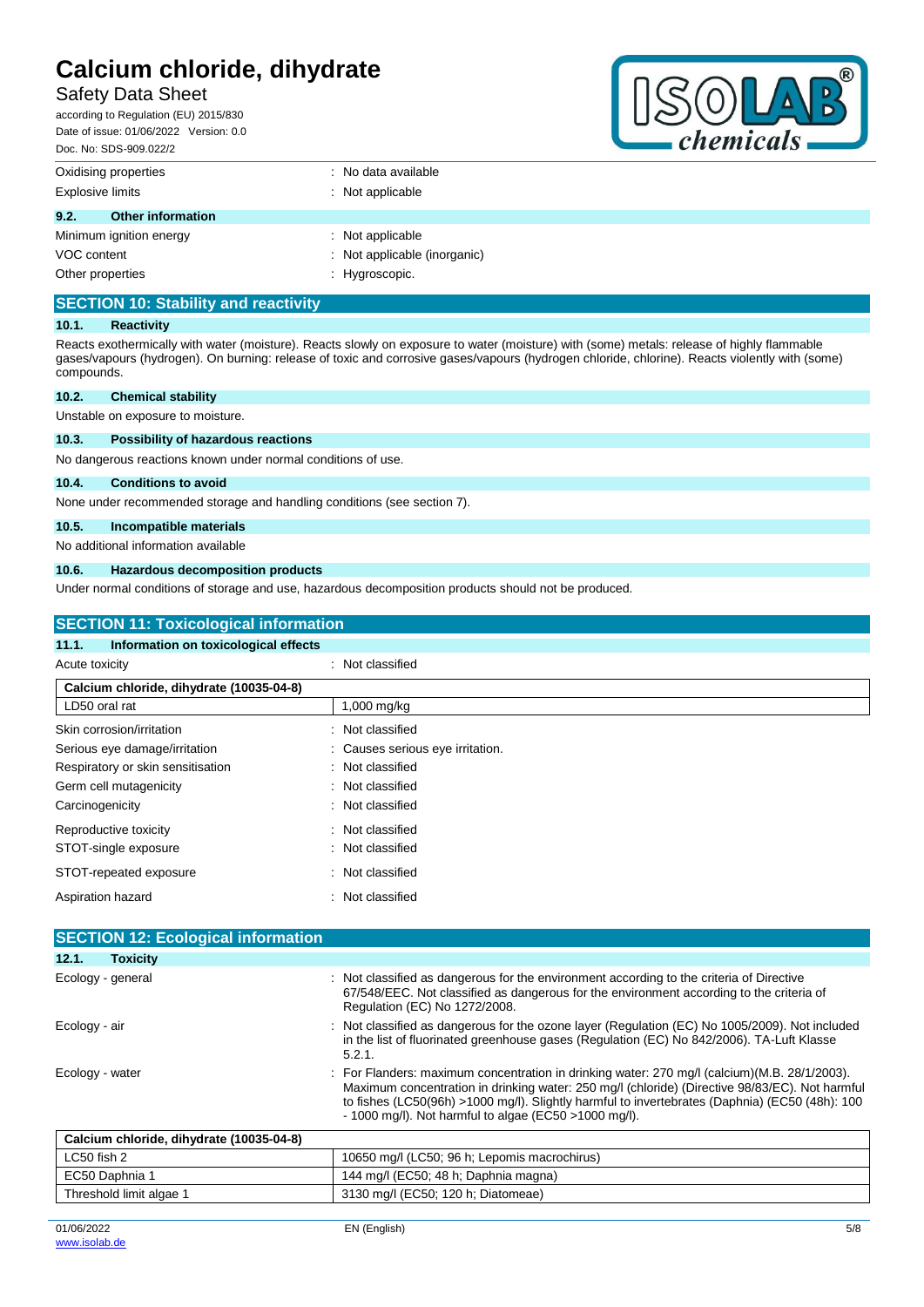## Safety Data Sheet

according to Regulation (EU) 2015/830 Date of issue: 01/06/2022 Version: 0.0 Doc. No: SDS-909.022/2



| 12.2.                                      | <b>Persistence and degradability</b>                                                                                     |                                                                                                                                                                                                                                                                                                                                                                                                                                                                                                                                                                                                                                                                                                                                                          |  |  |
|--------------------------------------------|--------------------------------------------------------------------------------------------------------------------------|----------------------------------------------------------------------------------------------------------------------------------------------------------------------------------------------------------------------------------------------------------------------------------------------------------------------------------------------------------------------------------------------------------------------------------------------------------------------------------------------------------------------------------------------------------------------------------------------------------------------------------------------------------------------------------------------------------------------------------------------------------|--|--|
|                                            | Calcium chloride, dihydrate (10035-04-8)                                                                                 |                                                                                                                                                                                                                                                                                                                                                                                                                                                                                                                                                                                                                                                                                                                                                          |  |  |
|                                            | Persistence and degradability<br>Biodegradability: not applicable. No (test)data on mobility of the substance available. |                                                                                                                                                                                                                                                                                                                                                                                                                                                                                                                                                                                                                                                                                                                                                          |  |  |
| ThOD                                       |                                                                                                                          | Not applicable (inorganic)                                                                                                                                                                                                                                                                                                                                                                                                                                                                                                                                                                                                                                                                                                                               |  |  |
| 12.3.                                      | <b>Bioaccumulative potential</b>                                                                                         |                                                                                                                                                                                                                                                                                                                                                                                                                                                                                                                                                                                                                                                                                                                                                          |  |  |
|                                            | Calcium chloride, dihydrate (10035-04-8)                                                                                 |                                                                                                                                                                                                                                                                                                                                                                                                                                                                                                                                                                                                                                                                                                                                                          |  |  |
|                                            | Bioaccumulative potential                                                                                                | Not bioaccumulative.                                                                                                                                                                                                                                                                                                                                                                                                                                                                                                                                                                                                                                                                                                                                     |  |  |
| 12.4.                                      | <b>Mobility in soil</b>                                                                                                  |                                                                                                                                                                                                                                                                                                                                                                                                                                                                                                                                                                                                                                                                                                                                                          |  |  |
|                                            | No additional information available                                                                                      |                                                                                                                                                                                                                                                                                                                                                                                                                                                                                                                                                                                                                                                                                                                                                          |  |  |
| 12.5.                                      | <b>Results of PBT and vPvB assessment</b>                                                                                |                                                                                                                                                                                                                                                                                                                                                                                                                                                                                                                                                                                                                                                                                                                                                          |  |  |
|                                            | No additional information available                                                                                      |                                                                                                                                                                                                                                                                                                                                                                                                                                                                                                                                                                                                                                                                                                                                                          |  |  |
| 12.6.                                      | Other adverse effects                                                                                                    |                                                                                                                                                                                                                                                                                                                                                                                                                                                                                                                                                                                                                                                                                                                                                          |  |  |
|                                            | No additional information available                                                                                      |                                                                                                                                                                                                                                                                                                                                                                                                                                                                                                                                                                                                                                                                                                                                                          |  |  |
|                                            | <b>SECTION 13: Disposal considerations</b>                                                                               |                                                                                                                                                                                                                                                                                                                                                                                                                                                                                                                                                                                                                                                                                                                                                          |  |  |
| 13.1.                                      | Waste treatment methods                                                                                                  |                                                                                                                                                                                                                                                                                                                                                                                                                                                                                                                                                                                                                                                                                                                                                          |  |  |
|                                            | Waste treatment methods                                                                                                  | Dispose of contents/container in accordance with licensed collector's sorting instructions.                                                                                                                                                                                                                                                                                                                                                                                                                                                                                                                                                                                                                                                              |  |  |
| Product/Packaging disposal recommendations |                                                                                                                          | Remove waste in accordance with local and/or national regulations. Should not be landfilled<br>with household waste. Hazardous waste shall not be mixed together with other waste. Different<br>types of hazardous waste shall not be mixed together if this may entail a risk of pollution or<br>create problems for the further management of the waste. Hazardous waste shall be managed<br>responsibly. All entities that store, transport or handle hazardous waste shall take the<br>necessary measures to prevent risks of pollution or damage to people or animals.<br>Precipitate/make insoluble. Remove to an authorized dump (Class I). Treat using the best<br>available techniques before discharge into drains or the aquatic environment. |  |  |
|                                            | Additional information                                                                                                   | : LWCA (the Netherlands): KGA category 05. Hazardous waste according to Directive<br>2008/98/EC.                                                                                                                                                                                                                                                                                                                                                                                                                                                                                                                                                                                                                                                         |  |  |
| European List of Waste (LoW) code          |                                                                                                                          | 16 05 07* - discarded inorganic chemicals consisting of or containing dangerous substances                                                                                                                                                                                                                                                                                                                                                                                                                                                                                                                                                                                                                                                               |  |  |

## **SECTION 14: Transport information**

| In accordance with ADR / RID / IMDG / IATA / ADN |                |                |                |                |  |  |
|--------------------------------------------------|----------------|----------------|----------------|----------------|--|--|
| <b>ADR</b>                                       | <b>IMDG</b>    | <b>IATA</b>    | <b>ADN</b>     | <b>RID</b>     |  |  |
| <b>UN number</b><br>14.1.                        |                |                |                |                |  |  |
| Not applicable                                   | Not applicable | Not applicable | Not applicable | Not applicable |  |  |
| 14.2.<br>UN proper shipping name                 |                |                |                |                |  |  |
| Not applicable                                   | Not applicable | Not applicable | Not applicable | Not applicable |  |  |
| Not applicable                                   | Not applicable | Not applicable | Not applicable | Not applicable |  |  |
|                                                  |                |                |                |                |  |  |
| <b>Transport hazard class(es)</b><br>14.3.       |                |                |                |                |  |  |
| Not applicable                                   | Not applicable | Not applicable | Not applicable | Not applicable |  |  |
| Not applicable                                   | Not applicable | Not applicable | Not applicable | Not applicable |  |  |
| 14.4.<br><b>Packing group</b>                    |                |                |                |                |  |  |
| Not applicable                                   | Not applicable | Not applicable | Not applicable | Not applicable |  |  |
| 14.5.<br><b>Environmental hazards</b>            |                |                |                |                |  |  |
| Not applicable                                   | Not applicable | Not applicable | Not applicable | Not applicable |  |  |
| No supplementary information available           |                |                |                |                |  |  |

#### **14.6. Special precautions for user**

#### **- Overland transport**

Not applicable

### **- Transport by sea**

Not applicable

#### **- Air transport**

Not applicable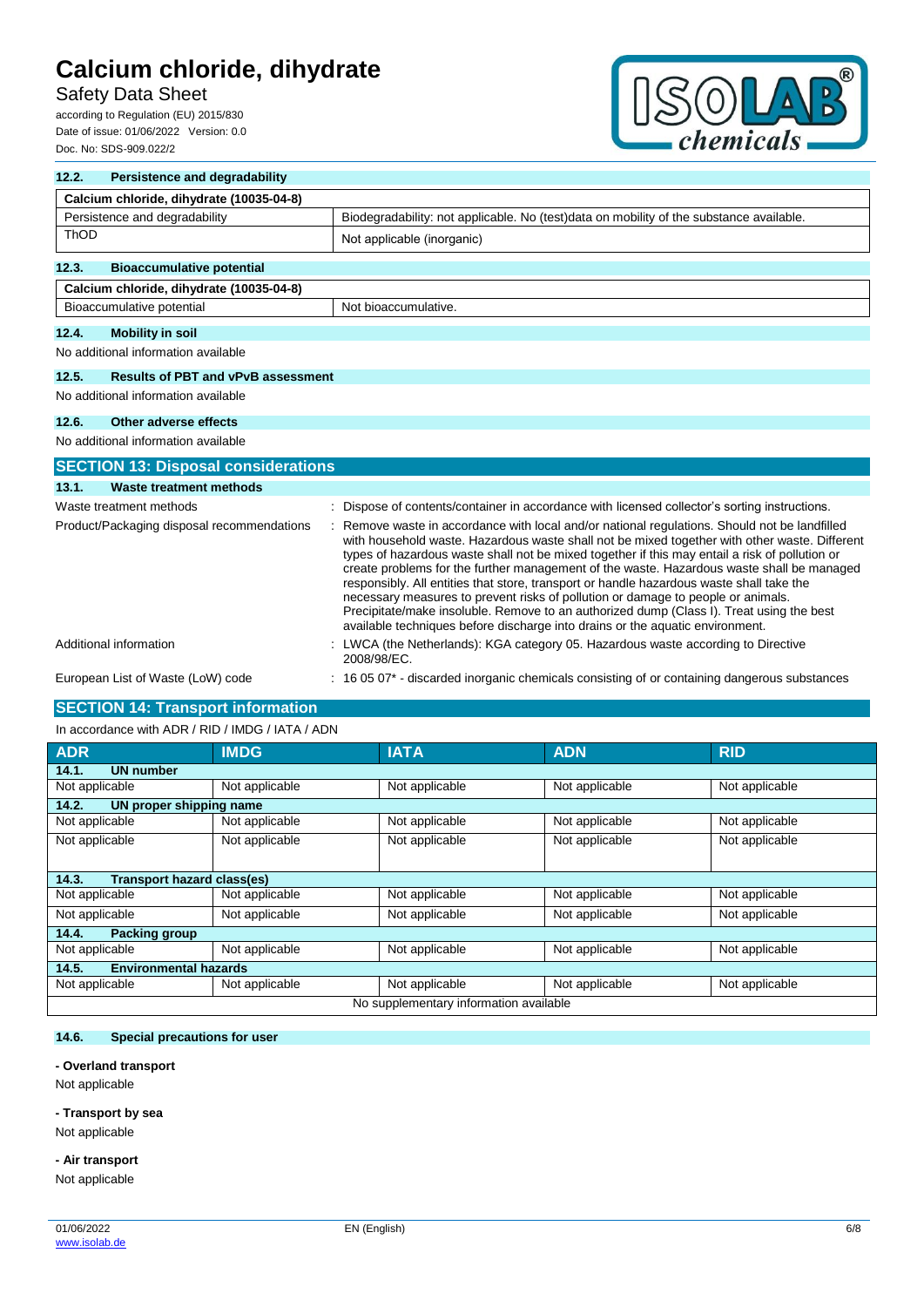## Safety Data Sheet

according to Regulation (EU) 2015/830 Date of issue: 01/06/2022 Version: 0.0 Doc. No: SDS-909.022/2

### **- Inland waterway transport**

Not applicable

### **- Rail transport**

Not applicable

| <b>NOT applicable</b>                                                                                                                                                |                                                                                                                     |  |  |  |
|----------------------------------------------------------------------------------------------------------------------------------------------------------------------|---------------------------------------------------------------------------------------------------------------------|--|--|--|
| 14.7.                                                                                                                                                                | Transport in bulk according to Annex II of Marpol and the IBC Code                                                  |  |  |  |
| Not applicable                                                                                                                                                       |                                                                                                                     |  |  |  |
| <b>SECTION 15: Regulatory information</b>                                                                                                                            |                                                                                                                     |  |  |  |
| 15.1.                                                                                                                                                                | Safety, health and environmental regulations/legislation specific for the substance or mixture                      |  |  |  |
| 15.1.1.<br><b>EU-Regulations</b>                                                                                                                                     |                                                                                                                     |  |  |  |
| No REACH Annex XVII restrictions<br>Calcium chloride, dihydrate is not on the REACH Candidate List<br>Calcium chloride, dihydrate is not on the REACH Annex XIV List |                                                                                                                     |  |  |  |
| VOC content                                                                                                                                                          | Not applicable (inorganic)                                                                                          |  |  |  |
| 15.1.2.<br><b>National regulations</b>                                                                                                                               |                                                                                                                     |  |  |  |
| Germany                                                                                                                                                              |                                                                                                                     |  |  |  |
| VwVwS Annex reference                                                                                                                                                | : Water hazard class (WGK) 1, low hazard to waters (Classification according to VwVwS, Annex<br>1 or 2; ID No. 220) |  |  |  |
| <b>WGK</b> remark                                                                                                                                                    | Internal classification water polluting based on the R-phrases according to method VwVwS<br>(Anhang 3)              |  |  |  |
| 12th Ordinance Implementing the Federal<br>Immission Control Act - 12. BlmSchV                                                                                       | : Is not subject of the 12. BlmSchV (Hazardous Incident Ordinance)                                                  |  |  |  |
| <b>Netherlands</b>                                                                                                                                                   |                                                                                                                     |  |  |  |
| SZW-lijst van kankerverwekkende stoffen                                                                                                                              | The substance is not listed                                                                                         |  |  |  |
| SZW-lijst van mutagene stoffen                                                                                                                                       | The substance is not listed                                                                                         |  |  |  |
| NIET-limitatieve lijst van voor de voortplanting<br>giftige stoffen - Borstvoeding                                                                                   | : The substance is not listed                                                                                       |  |  |  |
| NIET-limitatieve lijst van voor de voortplanting<br>giftige stoffen - Vruchtbaarheid                                                                                 | The substance is not listed                                                                                         |  |  |  |

## **15.2. Chemical safety assessment**

NIET-limitatieve lijst van voor de voortplanting

No chemical safety assessment has been carried out

## **SECTION 16: Other information**

| Abbreviations and acronyms: |  |  |
|-----------------------------|--|--|
|                             |  |  |

giftige stoffen – Ontwikkeling

| <b>ADN</b>  | European Agreement concerning the International Carriage of Dangerous Goods by Inland Waterways |
|-------------|-------------------------------------------------------------------------------------------------|
| <b>ADR</b>  | European Agreement concerning the International Carriage of Dangerous Goods by Road             |
| <b>ATE</b>  | <b>Acute Toxicity Estimate</b>                                                                  |
| <b>BCF</b>  | Bioconcentration factor                                                                         |
| <b>CLP</b>  | Classification Labelling Packaging Regulation; Regulation (EC) No 1272/2008                     |
| <b>IMDG</b> | International Maritime Dangerous Goods                                                          |
| <b>IATA</b> | International Air Transport Association                                                         |
| <b>LC50</b> | Median lethal concentration                                                                     |
| LD50        | Median lethal dose                                                                              |
| <b>PBT</b>  | Persistent Bioaccumulative Toxic                                                                |
| <b>RID</b>  | Regulations concerning the International Carriage of Dangerous Goods by Rail                    |
| <b>SDS</b>  | Safety Data Sheet                                                                               |
| vPvB        | Very Persistent and Very Bioaccumulative                                                        |

: The substance is not listed